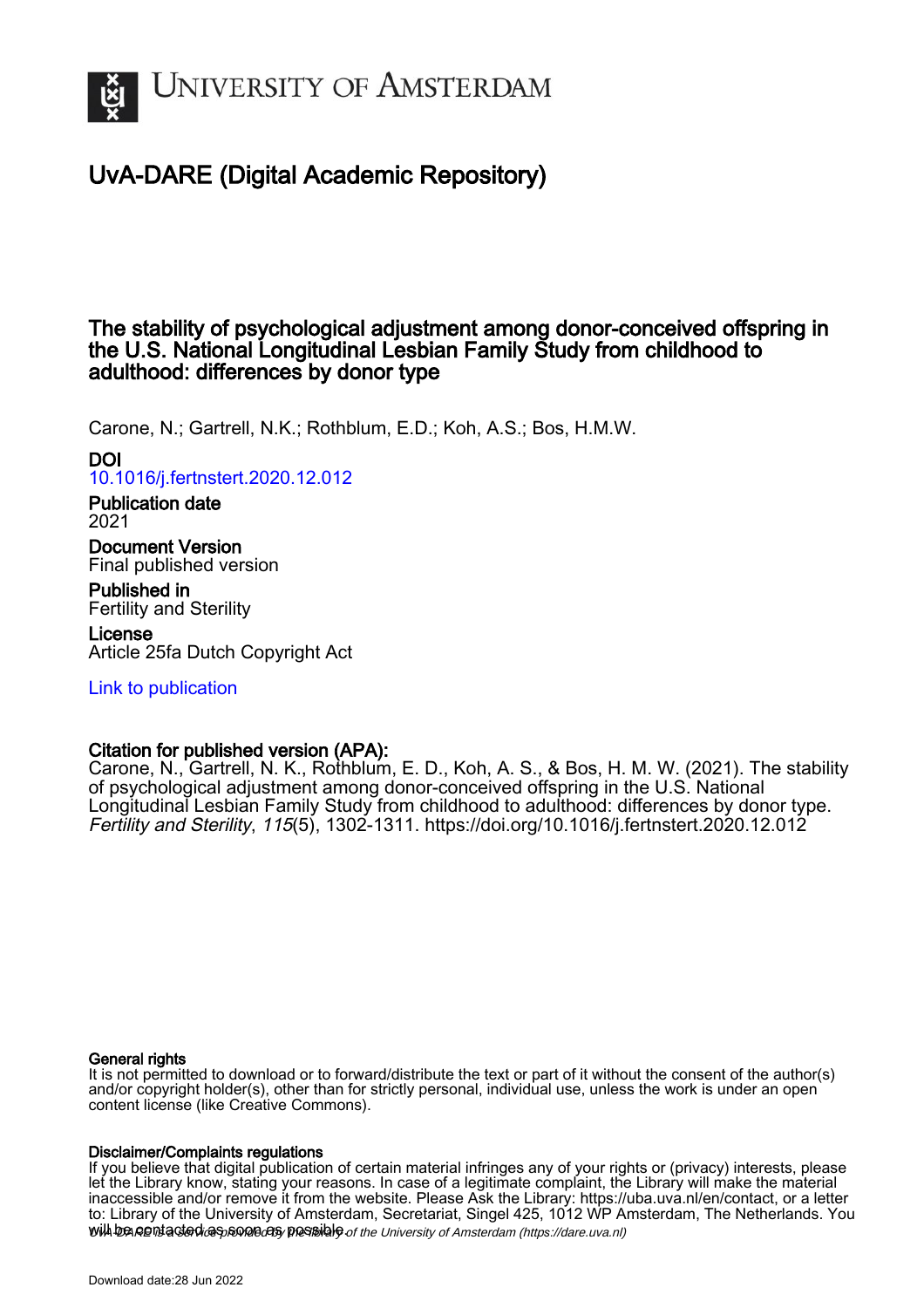# The stability of psychological adjustment among donor-conceived offspring in the U.S. National Longitudinal Lesbian Family Study from childhood to adulthood: differences by donor type

Nicola Carone, Ph.D.,<sup>a</sup> Nanette K. Gartrell, M.D.,<sup>b,c</sup> Esther D. Rothblum, Ph.D.,<sup>d</sup> Audrey S. Koh, M.D.,<sup>e</sup> and Henny M. W. Bos, Ph.D.<sup>c</sup>

<sup>a</sup> Department of Brain and Behavioral Sciences, Lab on Attachment and Parenting - LAG, University of Pavia, Pavia, Italy;<br><sup>b</sup> Williams Institute, School of Law, University of California Los Angeles, Los Angeles, Californi Child Development and Education, University of Amsterdam, Amsterdam, the Netherlands; <sup>d</sup> Department of Women's Studies, San Diego State University, San Diego; and <sup>e</sup> School of Medicine, Department of Obstetrics, Gynecology and Reproductive Sciences, University of California, San Francisco, California

Objective: To study differences by sperm donor type in the psychological adjustment of the U.S. National Longitudinal Lesbian Family Study (NLLFS) offspring across three time periods from childhood to adulthood.

Design: U.S.-based prospective cohort study.

Setting: Paper-and-pencil questionnaires and protected online surveys.

**Patient(s):** A cohort of 74 offspring conceived by lesbian parents using an anonymous  $(n = 26)$ , a known  $(n = 26)$ , or an open-identity  $(n = 22)$  sperm donor. Data were reported when offspring were ages 10 (wave 4), 17 (wave 5), and 25 (wave 6).

# Intervention(s): None.

Main Outcome Measure(s): Achenbach Child Behavior Checklist administered to lesbian parents when offspring were ages 10 and 17 and the Achenbach Adult Self-Report administered to offspring at age 25.

Result(s): In both relative and absolute stability, no differences were found in internalizing, externalizing, and total problem behaviors by donor type over 15 years. However, both externalizing and total problem behaviors significantly declined from age 10 to 17 and then increased from age 17 to 25. Irrespective of donor type, among the 74 offspring, the large majority scored continuously within the normal range on internalizing  $(n = 62, 83.8\%)$ , externalizing  $(n = 62, 83.8\%)$ , and total problem behaviors ( $n = 60, 81.1\%$ ).

Conclusion(s): The results reassure prospective lesbian parents and provide policy makers and reproductive medicine practitioners with empirical evidence that psychological adjustment in offspring raised by lesbian parents is unrelated to donor type in the long term. (Fertil Steril® 2021;115:1302-11. ©2020 by American Society for Reproductive Medicine.) El resumen está disponible en Español al final del artículo.

Keywords: Sperm donation, anonymity, open-identity, psychological adjustment, lesbian parents

Discuss: You can discuss this article with its authors and other readers at <https://www.fertstertdialog.com/posts/31061>

Received July 22, 2020; revised and accepted December 11, 2020; published online February 2, 2021.

Reprint requests: Nicola Carone, Ph.D., Department of Brain and Behavioral Sciences, University of Pavia, Piazza Botta 11, 27100 Pavia, Italy (E-mail: [nicola.](mailto:nicola.carone@unipv.it) [carone@unipv.it\)](mailto:nicola.carone@unipv.it).

Fertility and Sterility® Vol. 115, No. 5, May 2021 0015-0282/\$36.00 Copyright ©2020 American Society for Reproductive Medicine, Published by Elsevier Inc. <https://doi.org/10.1016/j.fertnstert.2020.12.012>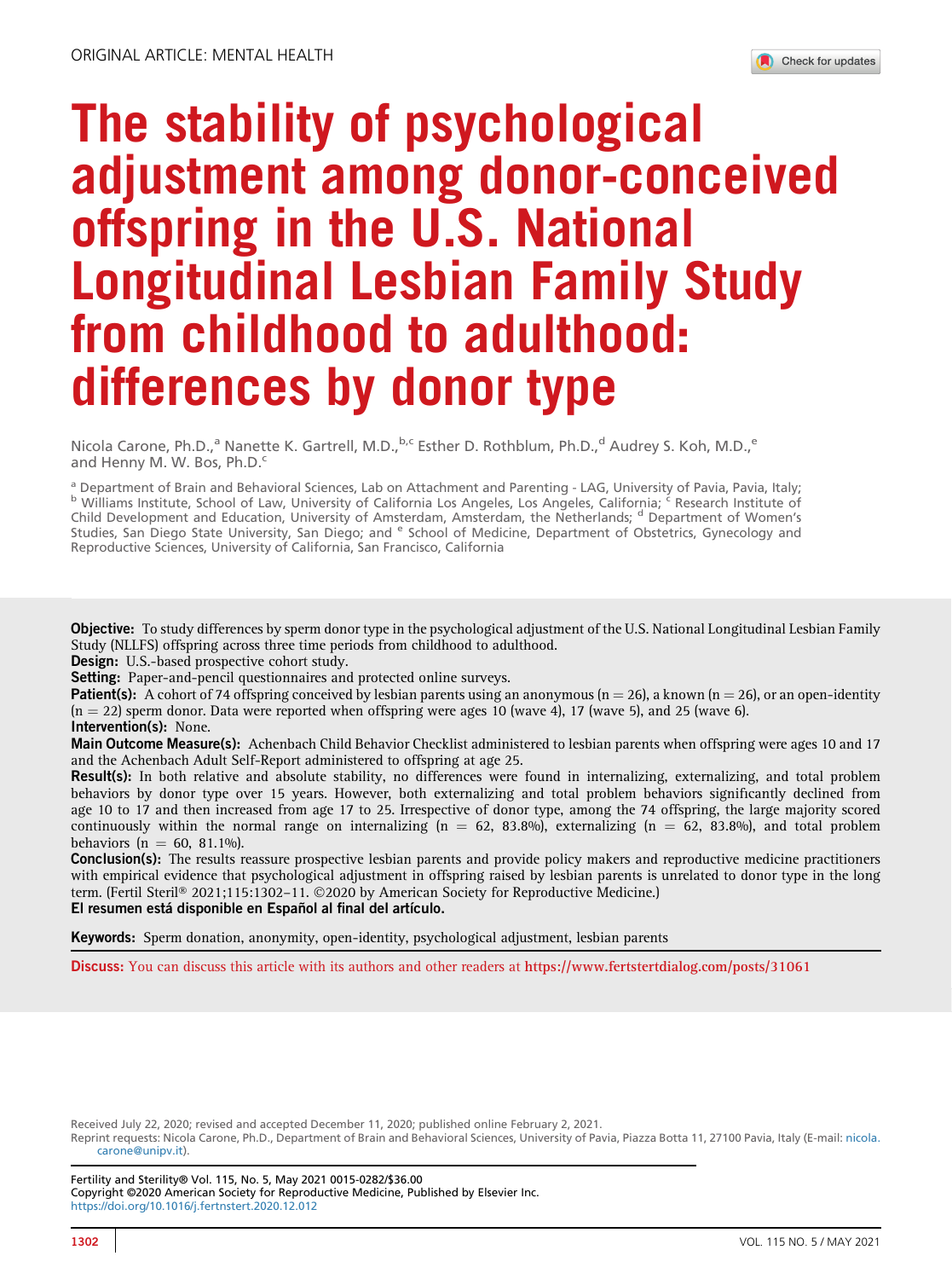The U.S. National Longitudinal Lesbian Family Study<br>
(NLLFS) was initiated in 1986 to provide empirical<br>
data on the long-term experiences and outcomes of<br>
the first generation of donor conceived offening and their (NLLFS) was initiated in 1986 to provide empirical the first generation of donor-conceived offspring and their lesbian parents [\(1](#page-8-0)). At the time of the first wave of data collection, when parents were either pregnant or inseminating, the donor preferences among the 84 participating planned families were almost equally divided between an anonymous donor (whose identity at the time of treatment was meant to never be known), a known donor (i.e., a relative of the nongenetic parent or a friend or an acquaintance), and an openidentity donor (whose identifiable information offspring could receive upon turning 18). When discussing pros and cons in relation to their family arrangement, however, some prospective parents were concerned about the chance that donor insemination (DI) in itself might one day be a problem for their offspring and that some offspring might regret the use of an anonymous donor ([1\)](#page-8-0).

Of note, nowadays donor anonymity no longer exists [\(2](#page-8-1)), since direct-to-consumer genetic testing and online registries are making it possible for donor-conceived offspring to identify their genetic relatives, including a sperm donor who initially donated in an anonymous program but might now be traced. Yet the issue of whether anonymous donation should be permitted since it denies offspring the basic human right of knowing half their genetic history is still highly debated [\(3](#page-8-2)). While this view led to the enactment of legislation in a number of countries (e.g., the UK, the Netherlands, Sweden, Norway, Switzerland, New Zealand, Australia) to remove donor anonymity, there is no such legislation in the United States (with the exception of the states of Washington and California), and decisions over the type of donation are left to sperm banks and prospective parents.

The concern over anonymity has arisen partly from research on adoption, which has shown that adopted children benefit from information about their genetic parents and that some children who are not given such information develop emotional, behavioral, and identity problems ([4\)](#page-8-3). Although it has been suggested that it is not ideal to draw comparisons between adoptive and donor-conceived people as the origins for the two groups are very different [\(5](#page-8-4)), it cannot be overlooked that donor-conceived people grow up within a culture that ''valorizes genes'' and that they ''may feel cheated of their heritage and suffer a crisis of identity" [\(6\)](#page-8-5) (p. 2231). Existing research has emphasized the importance for donor-conceived people of being able to access their genetic origins, with the majority of adolescents ([7\)](#page-8-6) and adults  $(8-14)$  $(8-14)$  expressing curiosity and wanting to know more about their ancestry when questioned about their donor. Furthermore, in a recent study examining the characteristics and motivations of the first 10-year cohort of DI adults (ages 18–27 years) from single, lesbian, and heterosexual parent families who were eligible to receive their donor's identifying information, about a third (36.8%) of those with lesbian parents requested their donor's identity ([13](#page-8-8)). The main motivations included wanting to "have the information" (p. 488), to express gratitude and show him how things turned out and update him on

their life, and to know who he was as a person and what he looked like. This interest in knowing more about the donor as a person (i.e., inherited traits, resemblance with the offspring), his genealogy, and identity issues was also reported by NLLFS emerging adults at wave 6 [\(10](#page-8-9)).

Lesbian parents may use, alternatively, the sperm from a known donor with whom they have some preexisting relationship and whom they consider trustworthy. Women who choose known donors often do so because they are uncomfortable with the idea of conceiving their child with genetic material from someone they have never met or because they believe that it is important for their child to have ongoing contact with the donor or, ultimately, to know who their genetic father is, however peripheral a social role he might have ([1](#page-8-0), [15,](#page-8-10) [16\)](#page-8-11). In some cases, the choice of a known donor is also motivated by the wish to ensure that their child will have at least one male role model ([17\)](#page-8-12). Although anonymous donors may be "out of sight, out of mind" ([18\)](#page-8-13), potentially deemed unimportant, or imagined as whomever the parents or child want them to be (19–[21\)](#page-8-14), the nature of the known donor's role must be negotiated on an ongoing basis. In this vein, anxieties about the legal rights and responsibilities of known donors are often quite salient to lesbian parents, who fear that the donor may wish to take on or establish a parenting role in the future, even though he does not wish to do so at the time of donation [\(15](#page-8-10), [22](#page-8-15)). In these cases, known donation may represent a risk for clear psychological boundaries between the donor and the lesbian parent families and may complicate the donor-child relationship, as well as undermine the parents' ability to feel secure in their role [\(16,](#page-8-11) [17](#page-8-12)). Whether this, in turn, will affect offspring psychological adjustment still remains to be seen.

A third option is that lesbian parents select an openidentity sperm donor, particularly when they want their offspring to have the chance of future contact with the donor ([1](#page-8-0), [17\)](#page-8-12). This type of donation occupies an uncertain middle ground between anonymous and known donation in that recipients have some basic information about the donor at the time of insemination, but they, and their child, will have access to identifying information and potential contact with the donor in the future. While it can be argued that openidentity donation would prevent offspring from experiencing a sense of genetic discontinuity typically applied to anonymous donation [\(14\)](#page-8-16), this arrangement does not guarantee that the donor will be willing to meet or be contacted by the donor-conceived offspring many years later ([13,](#page-8-8) [23](#page-8-17)). Under these circumstances, it is possible that feelings of frustration, grief, and loss of control about their donor conception may result in psychological difficulties for offspring, as shown by adoption research indicating the positive association between open adoption (i.e., any form of contact or information sharing across the adoptee, adoptive family members, and birth family members) and offspring well-being [\(4](#page-8-3)).

It is reasonable, therefore, that the three types of donor arrangements may result in different psychological outcomes. However, most of what is known about the different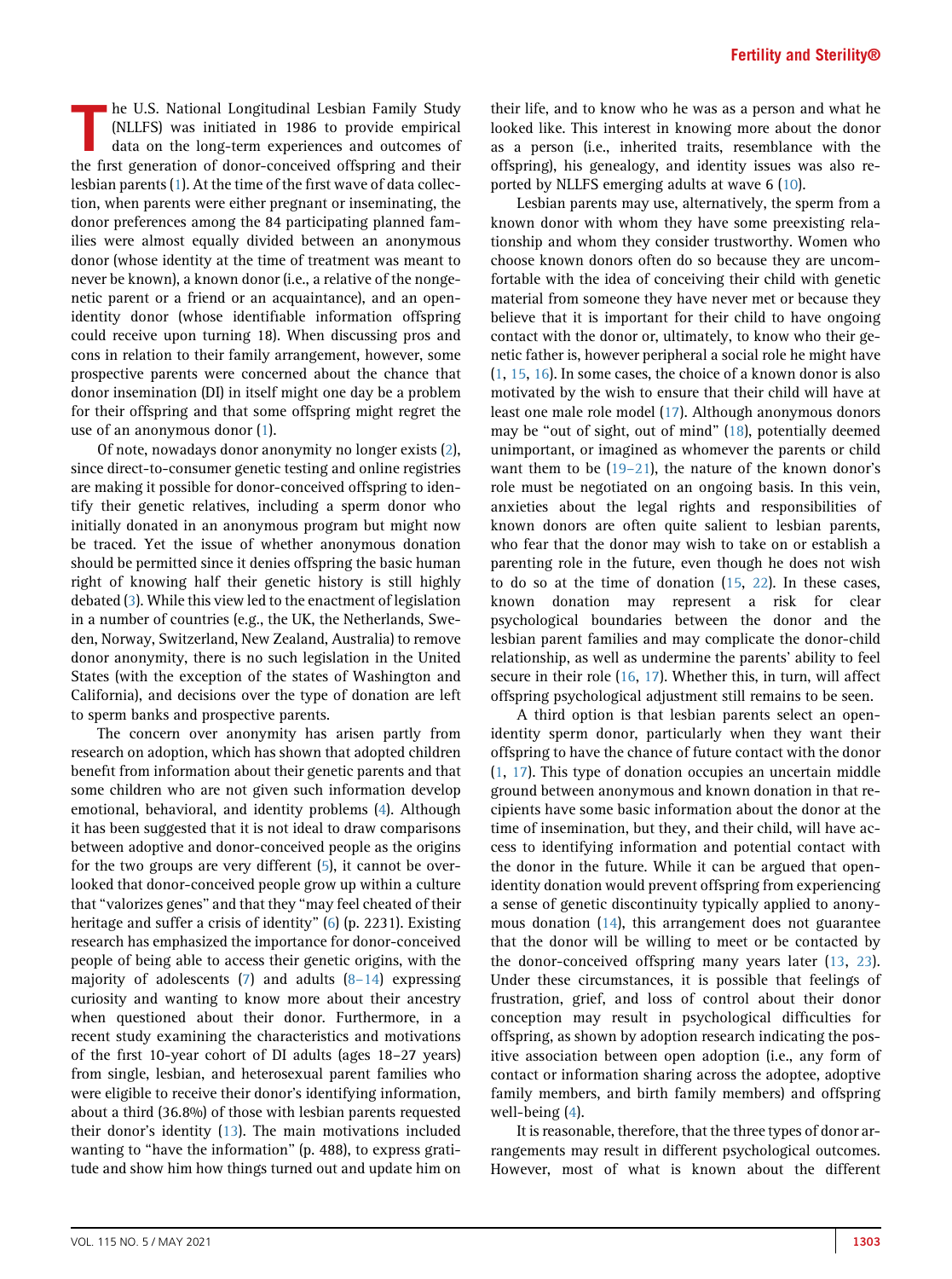meanings and implications for lesbian parents and their offpsring of having an anonymous, a known, or an openidentity donor derives from qualitative research [\(16,](#page-8-11) [18](#page-8-13)–22), and empirical evidence on the risks and benefits of each donor type for offspring psychological adjustment is still lacking. The NLLFS is one of the first and only studies to have examined the influence of sperm donors on offspring psychological adjustment from a longitudinal perspective. When NLLFS offspring were ages 10 and 17 (waves 4 and 5, respectively), Bos and Gartrell [\(24\)](#page-8-18) found no differences in their parent-reported problem behaviors by donor type (categorized as "known" vs. "as-yet-unknown donor"), with 83.8% and 91.9% of all offspring scoring in the normal range for internalizing and externalizing behaviors, respectively. Similar findings have been reported by cross-sectional studies with younger offspring [\(25](#page-8-19), [26](#page-8-20)). Findings reported by Bos and Gartrell [\(24](#page-8-18)) are particularly meaningful since at age 10 most donor-conceived children are able to give clear accounts of the nature of their conception [\(27\)](#page-8-21). This is also the age when children of lesbian parents develop an appreciation for diversity and feel pride in their family arrangement ([28](#page-8-22)). As offspring enter adolescence, their increasingly sophisticated metacognitive abilities allow them to process the meaning making of their donor conception in relation to their identity [\(7](#page-8-6), [29\)](#page-8-23).

At wave 6, the NLLFS offspring were 25 years old, and those with an open-identity donor had been eligible to receive identifiable information about their donor for 7 years. This group of emerging adults showed similar levels of adaptive functioning and behavioral problems when compared with a U.S. matched normative sample [\(30](#page-8-24)). Whether differences in their psychological adjustment based on donor type become apparent in emerging adulthood, however, is currently unknown. Emerging adulthood is perhaps the most heterogeneous and the least structured period of life since it is ''the age of identity explorations, the age of instability, the self-focused age, the age of feeling in-between, and the age of possibilities'' [\(31](#page-9-0)) (p. 69). Also, while identity issues were once thought to be limited to adolescence, they are now considered more preeminent in emerging adulthood [\(31](#page-9-0)). Finally, as the developing reproductive identity intensifies in this period  $(31)$ , the possibility of having information on and access to the donor (or not) might influence the psychological adjustment of NLLFS offspring.

The main aim of the present study was to examine differences in the stability of psychological adjustment—operationalized as internalizing, externalizing, and total problem behaviors—among NLLFS offspring who had an anonymous, a known, or an open-identity sperm donor across three developmental stages, namely, at 10, 17, and 25 years. As recommended when studying developmental trajectories of psychological adjustment ([32](#page-9-1)), both relative stability (i.e., consistency of an individual's rank order within a group) and absolute stability (constancy in the absolute level of problem behavior over time) were assessed. Although previous research did not detect any differences by donor type [\(24](#page-8-18)), on the basis of the developmental consideration on emerging adulthood mentioned above, it was expected that offspring with anonymous donors would show less absolute

stability in their psychological adjustment, with an increase in behavioral problems over time relative to offspring with a known or an open-identity donor. Conversely, no differences were expected in relative stability across donor types, because relative and absolute stability are conceptually independent and the former has been found to be mainly susceptible to the passage of time rather than other factors (e.g., donor type) [\(32\)](#page-9-1).

# MATERIALS AND METHODS **Participants**

The present longitudinal investigation is based on waves 4, 5, and 6 of the U.S. NLLFS, when offspring were ages 10, 17, and 25, respectively. The family retention rate since wave 1 is 92%, with an initial cohort of 84 families [\(33](#page-9-2)). Given the current study aim, only data available from the three time points were used, for a total sample of 74 offspring. Detailed demographics for waves 4 and 5 are reported elsewhere [\(34,](#page-9-3) [35\)](#page-9-4). At wave 6, 37 offspring (50%) were cisgender females and 37 (50%) were cisgender males; all were 25 years old and born in the United States. All were conceived through DI: 26 (35.1%) had an anonymous donor, 26 (35.1%) a known donor, and 22 (29.8%) an open-identity donor. A majority of NLLFS offspring identified as white ( $n = 67, 90.5\%$ ), with the remaining identifying as African American/black ( $n = 3, 4.1\%$ ), Latina/o or Hispanic ( $n = 1$ , 1.4%), or other/mixed ( $n = 3$ , 4.1%). Most ( $n = 51$ , 68.9%) had completed a bachelor's or registered nurse's degree. Of the remainder, nine (12.2%) reported some college but no college degree, two (2.7%) an associate's degree, seven (9.5%) some graduate school but no graduate degree, and five (6.8%) a master's degree. Regarding their sexual orientation, a majority self-identified as heterosexual ( $n = 59$ , 79.7%) and a smaller number as lesbian, gay, or bisexual ( $n = 15$ , 20.3%).

## Procedure

At waves 4 and 5, informed consent was obtained from the parents before the offspring were interviewed or completed questionnaires; at wave 6, the offspring were legal adults and provided written informed consent to participate. Each participant who completed a wave 5 or 6 survey received the equivalent of \$60 in compensation (e.g., gift card). The Institutional Review Board at Sutter Health approved this study (SHIRB no. 20.070-2; IRBNet no. 348911-17).

## **Measures**

Donor type. At wave 4, parents were asked about the sperm donor type used to conceive (i.e., anonymous, known, or open-identity).

Offspring psychological adjustment. At waves 4 and 5, parents completed the Child Behavior Checklist (CBCL) ([36](#page-9-5)) as a paper-and-pencil measure to assess their offspring's psychological adjustment during the previous 6 months. The CBCL is a standardized, internationally validated behavioral 113-item checklist used to assess behavioral/emotional problems on a 0–2 scale ( $0 =$  not true,  $1 =$  somewhat or sometimes true, and  $2 =$  very true or often true); the three broad-band scales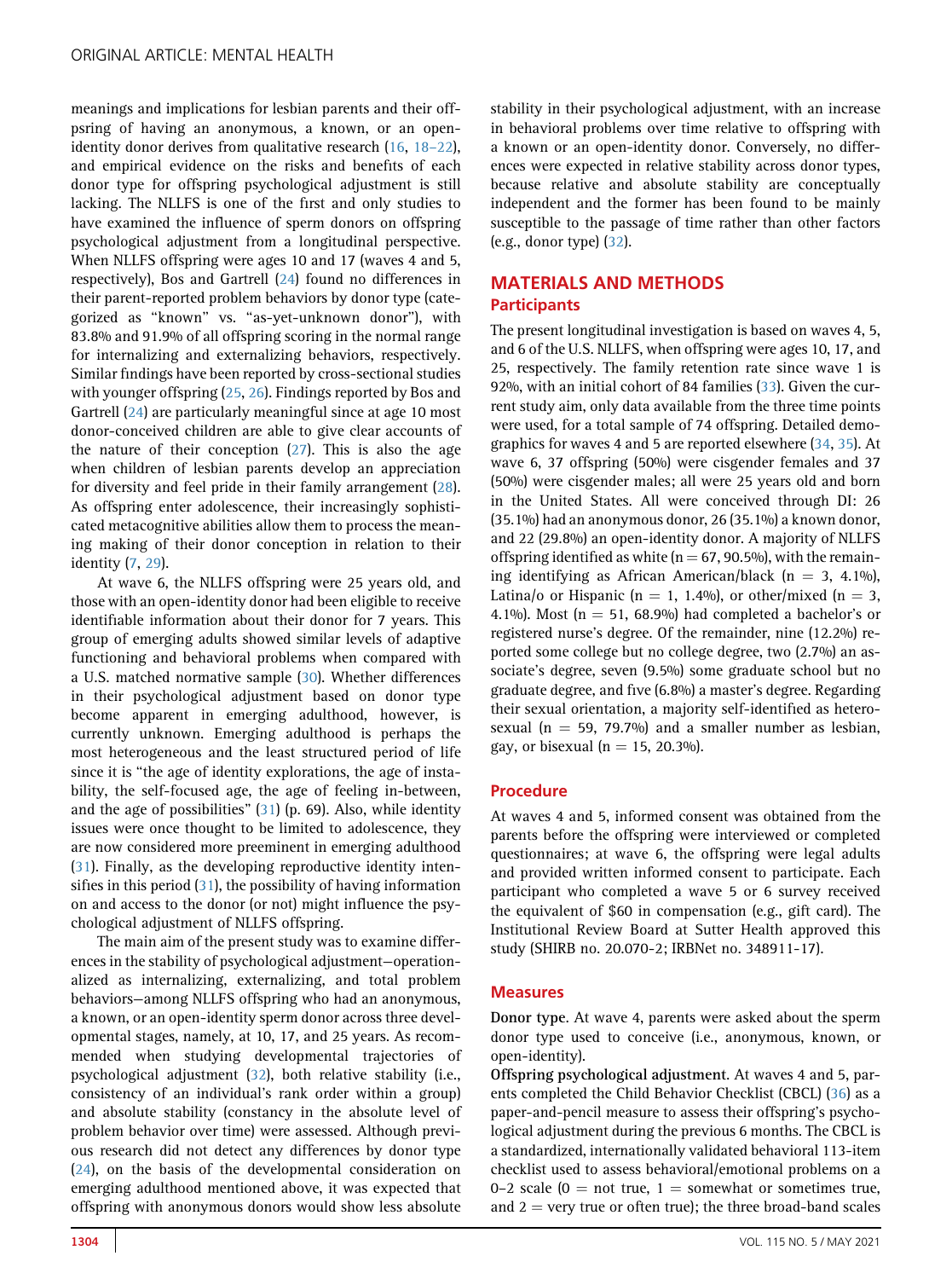of internalizing problem behavior (32 items assessing children's somatic complaints, anxiety, depression, and withdrawn behaviors; Cronbach's  $\alpha$ : wave 4 = .88; wave 5 = .84), externalizing problem behavior (35 items assessing children's disruptive, aggressive, and delinquent behaviors; Cronbach's  $\alpha$ : wave 4 = .80; wave 5 = .90), and total problem behavior (113 items representing a summary score of the internalizing and externalizing behavior problems in addition to attention, thought, and social problems; Cronbach's  $\alpha$ : wave  $4 = 0.89$ ; wave  $5 = 0.92$ ) were used. In most cases (n  $= 69$ ), the birth parent completed the questionnaire, but in cases where she was not available (e.g., because she was too busy), the coparent did.

At wave 6, offspring themselves rated their psychological behavior during the prior 6 months by completing the 120 item Achenbach Adult Self-Report (ASR) [\(37\)](#page-9-6) on a 3-point Likert scale ( $0 = not$  true,  $1 =$  somewhat or sometimes true,  $2 =$  very true or often true) through a protected online portal. Scores were tabulated on the 39 items related to internalizing problems (comprising anxious/depressed, withdrawn, and somatic complaints subscales; Cronbach's  $\alpha = .89$ ) and the 35 items pertaining to externalizing problems (comprising aggressive, rule breaking, and intrusive behavior subscales; Cronbach's  $\alpha = .85$ ). Furthermore, all 120 individual items were summed into a total problem behavior scale (inclusive of internalizing and externalizing behavior problems in addition to thought and attention problems; Cronbach's  $\alpha = .95$ ).

In both the CBCL and the ASR, for each scale the total raw score is a sex- and age-specific summary of all items and is converted to a standard  $T$  score, with higher total  $T$  scores indicating more internalizing, externalizing, and total problem behaviors. T scores were used in all analyses to account for sex and age specificities across waves, as well as to control for the two different, although related, measures of psychological adjustment. Following the procedures indicated in the CBCL and ASR manuals  $(36, 37)$  $(36, 37)$  $(36, 37)$  $(36, 37)$  $(36, 37)$ , the T scores for internalizing, externalizing, and total problem behaviors were used to determine whether offspring fell within the deviant or normal ranges. Deviant scores are defined by Achenbach and Rescorla [\(36,](#page-9-5) [37](#page-9-6)) as greater than or equal to the 93rd percentile  $(T \ge 65)$  in the combined borderline and clinical ranges.

## Data Analysis

All analyses were conducted using R software (lme4 package) [\(38](#page-9-7)). Given evidence indicating gender differences in psychological adjustment [\(36](#page-9-5), [37\)](#page-9-6), three linear mixed models (one for each outcome) were preliminarily run to verify a potential gender effect on internalizing, externalizing, and total problem behaviors. Relative stability coefficients of internalizing, externalizing, and total problem behaviors between wave 4 and wave 6 and between wave 5 and wave 6 were calculated by Pearson's correlation coefficients. By computing these stability coefficients, it was possible to determine to what extent NLLFS offspring preserved their rank orders, regardless of changes in the group scores. Stability coefficients were conducted for offspring with an anonymous, a known, or an open-identity donor separately. Fisher's Z transformations

were used to determine differences in donor type for the stability coefficients. The absolute stability was examined in two ways. First, changes in internalizing, externalizing, and total problem behaviors over time, by donor type, were investigated, resulting in three growth curve models, one for each outcome. Second, internalizing, externalizing, and total problem behavior scores at the three time intervals were dichotomized as falling in the deviant (T score  $\geq$  65) or normal range, separately for anonymous, known, and openidentity donors. Given that some expected cell counts were lower than 5, Fisher's exact test was used to compare the percentages of offspring in each developmental pathway for internalizing, externalizing, and total behavior problems, by donor type.

# RESULTS

# Psychological Adjustment of NLLFS Offspring by Gender and Donor Type

[Table 1](#page-5-0) shows means and standard deviations of NLLFS T scores for psychological adjustment by gender and donor type, across the three waves. Linear mixed models indicated that female and male offspring did not differ on their internalizing, estimate = 2.95, standard error (SE) = 1.52,  $P = .057$ ; externalizing, estimate = 0.53,  $SE = 1.45$ ,  $P = .718$ ; and total problem behaviors, estimate = 1.30,  $SE = 1.58$ ,  $P = .414$ , over time. Therefore, offspring gender was excluded from the following analyses.

## Relative Stability of Psychological Adjustment

To determine to what extent offspring maintained their rank order irrespective of changes in mean level of the group scores, Pearson correlation coefficients were computed ([Table 2](#page-6-0)); the larger the coefficients were, the more problem behaviors were stable over time. For offspring with anonymous and known donors, the coefficients were very small (lower than 0.10) or small (between 0.10 and 0.30), ranging from 0.02 to 0.14 and from –0.04 to 0.18, respectively, whereas for offspring with open-identity donors, the coefficients were very small, small, or medium, ranging from –0.21 to 0.35 ([39](#page-9-8)). Overall, considering the coefficients' size and Fisher's Z transformations, offspring in the three donor groups showed equally relative low stability (i.e., consistency of their rank order within the group) in their internalizing, externalizing, and total problem behaviors across each developmental stage comparison.

# Changes in Psychological Adjustment by Donor Type over Time

Changes in psychological adjustment by donor type over time were examined using three growth curve models—one for each outcome. In cases of overall significant difference in means (i.e., fixed effects were significant), within-subjects contrasts were examined to understand where those differences occurred and whether problem behavior changed over time in a linear fashion (i.e., linear relationship) or following a curve with variable degrees of steepness and corresponding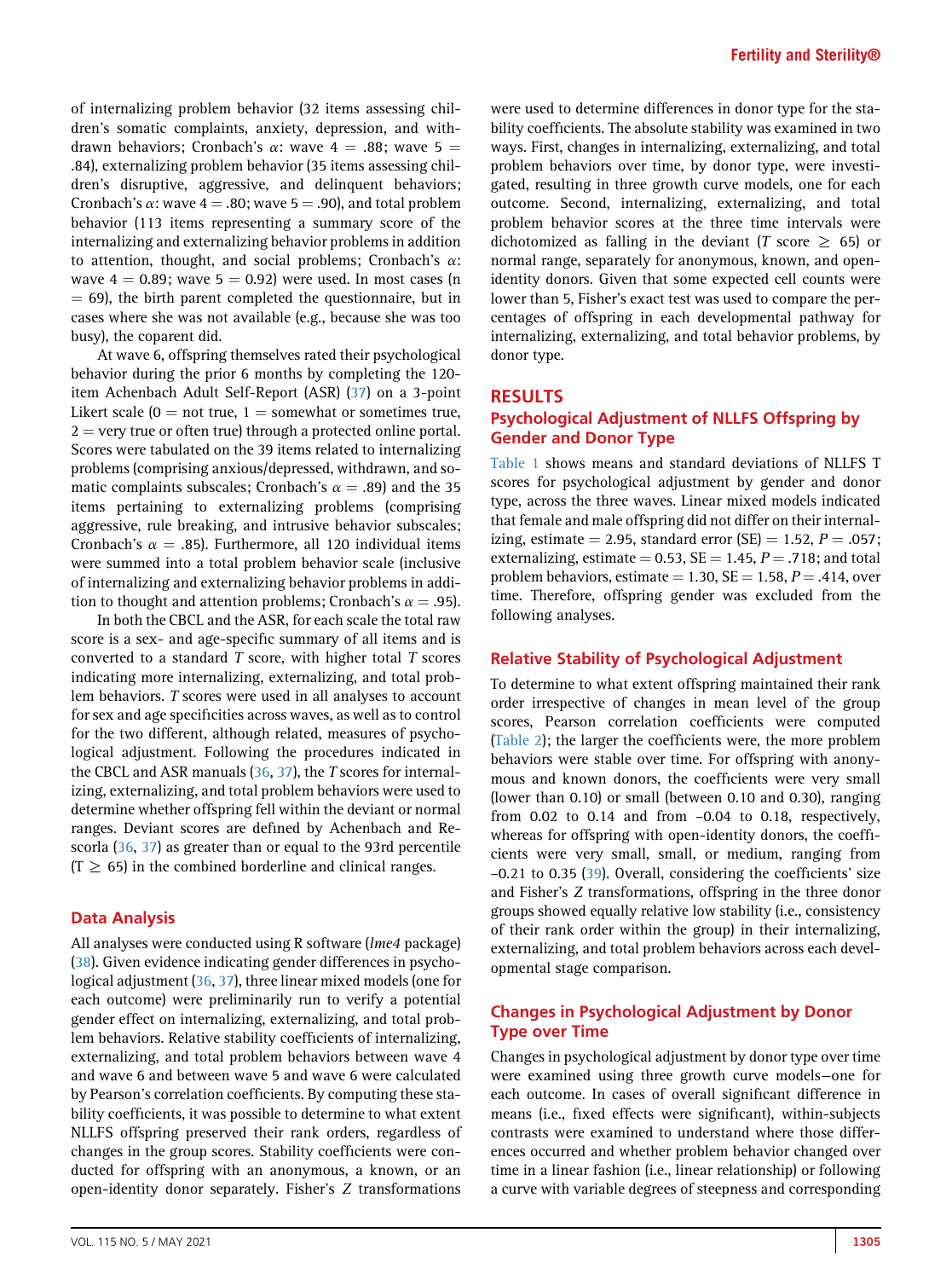# <span id="page-5-0"></span>TABLE 1

Means (standard deviations [SD]) of internalizing, externalizing, and total problem behavior T scores at ages 10 (wave 4), 17 (wave 5), and 25 (wave 6) by offspring gender and donor type ( $N = 74$ ).

|                                                                      | Anonymous donors ( $n = 26$ ) |                                                                         | Known donors ( $n = 26$ ) |               | Open-identity donors ( $n = 22$ ) |                                        |
|----------------------------------------------------------------------|-------------------------------|-------------------------------------------------------------------------|---------------------------|---------------|-----------------------------------|----------------------------------------|
|                                                                      |                               | Males $(n = 11)$ Females $(n = 15)$ Males $(n = 11)$ Females $(n = 15)$ |                           |               |                                   | Males ( $n = 15$ ) Females ( $n = 7$ ) |
| Age 10 (wave 4)                                                      |                               |                                                                         |                           |               |                                   |                                        |
| Internalizing behavior                                               | 52.45 (12.98)                 | 46.13(9.75)                                                             | 52.25 (12.80)             | 47.87 (8.73)  | 54.68 (13.18)                     | 48.29 (8.29)                           |
| Externalizing behavior                                               | 52.48 (10.18)                 | 50.70(9.14)                                                             | 50.82 (11.82)             | 48.39 (8.70)  | 52.12 (9.18)                      | 44.86 (6.23)                           |
| Total problem behavior                                               | 50.30 (11.10)                 | 47.37(9.16)                                                             | 50.19 (14.23)             | 47.13(7.87)   | 50.64 (10.66)                     | 43.91 (6.42)                           |
| Age 17 (wave 5)                                                      |                               |                                                                         |                           |               |                                   |                                        |
| Internalizing behavior                                               | 48.55 (10.16)                 | 49.13 (9.37)                                                            | 46.55 (9.32)              | 49.87 (10.34) | 49.53 (9.56)                      | 47.43 (5.94)                           |
| Externalizing behavior                                               | 44.73 (11.22)                 | 48.73 (9.45)                                                            | 43.36 (7.83)              | 46.73(9.25)   | 46.47 (10.83)                     | 42.86(6.62)                            |
| Total problem behavior                                               | 44.73 (12.37)                 | 47.13 (9.46)                                                            | 41.82 (9.59)              | 48.13 (10.22) | 45.67 (11.48)                     | 41.86(6.52)                            |
| Age 25 (wave 6)                                                      |                               |                                                                         |                           |               |                                   |                                        |
| Internalizing behavior                                               | 51.73 (8.78)                  | 51.00 (12.05)                                                           | 53.82 (9.00)              | 49.33 (8.33)  | 54.47 (8.63)                      | 45.86 (10.72)                          |
| Externalizing behavior                                               | 44.64 (8.36)                  | 50.27(9.47)                                                             | 49.82 (8.94)              | 47.13 (6.95)  | 51.20 (7.89)                      | 46.71 (8.30)                           |
| Total problem behavior                                               | 48.45 (9.43)                  | 49.87 (12.17)                                                           | 52.73 (10.95)             | 48.00 (8.49)  | 53.13 (8.29)                      | 47.29 (13.12)                          |
| Carone. Long-term adjustment of NLLFS offspring. Fertil Steril 2020. |                               |                                                                         |                           |               |                                   |                                        |

to an acceleration or deceleration in a particular age (i.e., quadratic growth). Plots are displayed in [Supplemental](#page-9-9) [Figures 1](#page-9-9)–3. Internalizing behaviors were similar among offspring with anonymous, known, and open-identity donors,  $F(2,69) = 0.303$ ,  $P = .740$ , and stable over time,  $F(2,71) = 2.069$ ,  $P = .134$ . Likewise, they did not change by donor type across offspring age,  $F(4,71) = 0.356$ ,  $P = .839$ . Overall, the model explained 47% of variance  $(R^2$  conditional  $=$  .470). Conversely, externalizing behaviors did change over time,  $F(2,69) = 6.807$ ,  $P = .002$ , following a quadratic growth, estimate  $= 2.851$ , SE  $= 0.869$ ,  $P = .002$ ; that is, they showed a significant decline from age 10 to 17 but a significant increase from age 17 to 25. No differences were seen in externalizing problems either by donor type,  $F(2,70) = 0.243$ ,  $P = .785$ , or by donor type across offspring age,  $F(4,70) = 0.318$ ,  $P = .865$ . Overall, the model explained 77% of variance  $(R^2$  conditional  $=$  .772). Finally, total problem behavior further changed over time,  $F(2,72) = 5.494$ ,  $P = .006$ , declining significantly from age 10 to 17, but increasing significantly from age 17 to 25 (i.e., quadratic growth), estimate  $= 3.247$ , SE  $= 0.980$ , P  $=$ .001. Offspring with anonymous, known, and open-identity donors reported similar levels of total problem behaviors,  $F(2,70) = 0.011$ ,  $P = .990$ ; likewise, total problem behavior scores did not vary by donor status across offspring ages,  $F(4,83) = 0.196$ ,  $P = .940$ . Overall, the model explained 48% of variance  $(R^2 \text{ conditional} = .480)$ .

# Developmental Pathways from Ages 10 to 17 to 25

None of the NLLFS offspring had a deviant score from age 10 to 17 to 25 in any of the psychological adjustment variables studied. Rather, among the 74 offspring, the large majority scored continuously within the normal range on internalizing  $(n = 62, 83.8\%)$ , externalizing  $(n = 62, 83.8\%)$ , and total problem behaviors ( $n = 60, 81.1\%$ ), with no differences between those who had an anonymous, a known, or an openidentity donor. Detailed developmental pathways by donor type are shown in [Table 3.](#page-7-0)

# **DISCUSSION**

This study provided the unique opportunity to assess the stability of psychological adjustment over 15 years in the first cohort of offspring of lesbian parents who used an anonymous, a known, or an open-identity sperm donor. (Dis)continuity in problem behaviors, by donor type, was assessed as both relative stability and absolute stability. In line with our hypothesis, irrespective of donor type, internalizing, externalizing, and total problem behaviors showed low relative stability (i.e., consistency of an individual's rank order within a group) over time. When viewed within the overall positive adjustment of NLLFS offspring ([30](#page-8-24), [40](#page-9-10)), this result does not raise particular concern and simply means that individuals' rank order within their donor type group did not remain constant over time. It is also in line with evidence indicating that the wider the time frame is when problem behaviors are assessed, the lower the relative stability ([32\)](#page-9-1).

In terms of absolute stability, there was only a significant change over time for externalizing and total problem behaviors, which declined from age 10 to 17 and then increased from age 17 to 25, although remaining under the cutoff for clinical relevance; neither donor type nor the interaction between donor type and offspring age had a significant effect on any of the behavioral domains considered. The increases in externalizing and total problem behaviors from adolescence to emerging adulthood in all three donor type groups may be the result of offspring adaptions to this new period of life in which they have limited familial or occupational obligations, are open to possibility, have left the dependency of childhood and adolescence, but have not yet assumed the enduring responsibilities that are normative in adulthood [\(31](#page-9-0), [41\)](#page-9-11). It might also be that NLLFS 25-year-old offspring felt they could behave less responsibly or more impulsively (e.g., demanding attention, being argumentative, getting drunk) than when they were 17-year-olds because they were less likely to be monitored by their parents. This idea seems plausible given that more than 80% of them no longer lived with their parents ([40\)](#page-9-10); it further aligns with prior studies indicating that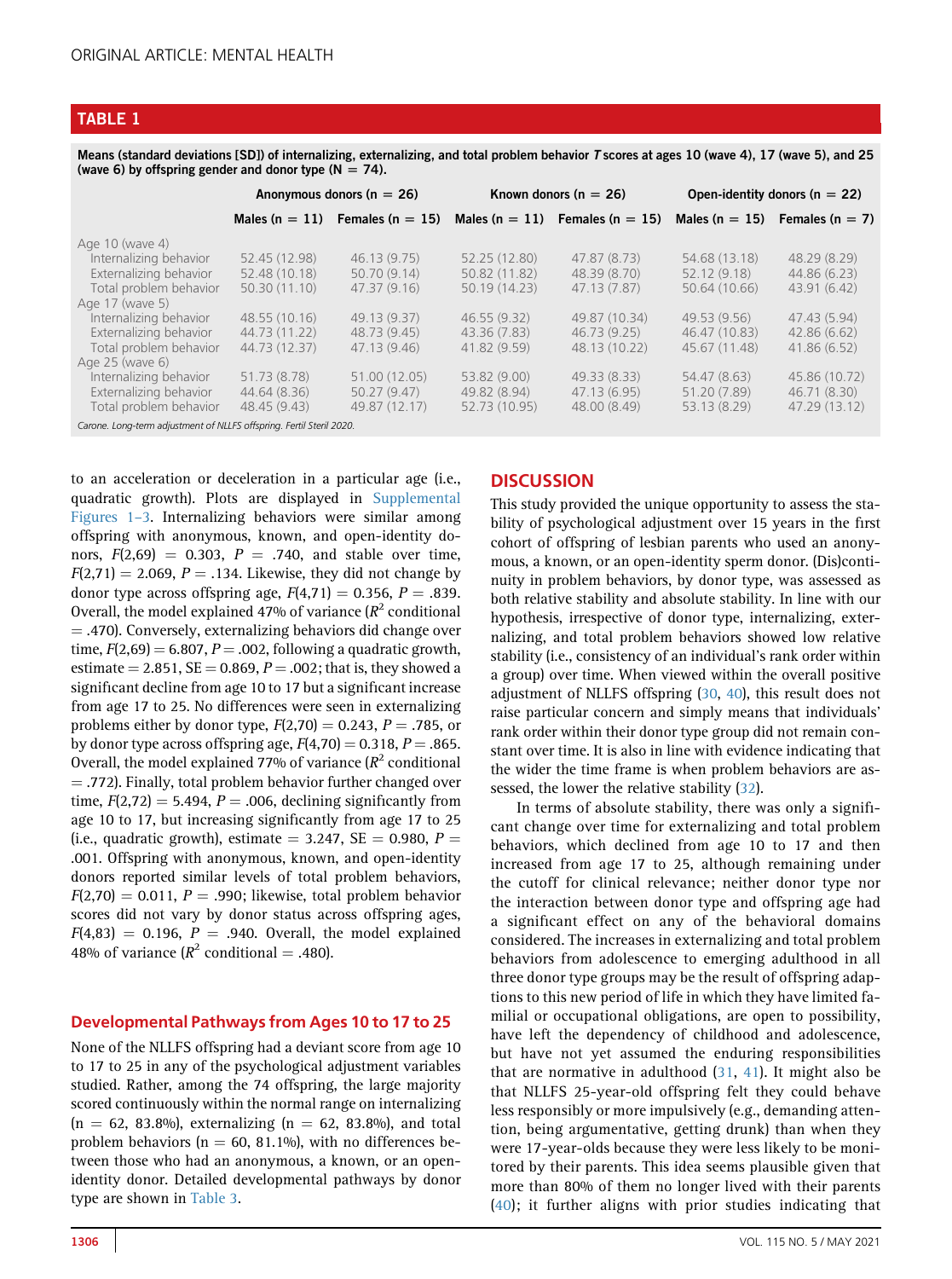ABLE

<span id="page-6-0"></span>

|                           | anonymous, known, and open-identity donors (N = 74).                                                                                                                                                                                                                                                  |                            |                                    |                                  |                                        |                                      |
|---------------------------|-------------------------------------------------------------------------------------------------------------------------------------------------------------------------------------------------------------------------------------------------------------------------------------------------------|----------------------------|------------------------------------|----------------------------------|----------------------------------------|--------------------------------------|
|                           | Anonymous donors<br>$(n = 26)$                                                                                                                                                                                                                                                                        | Known donors<br>$(n = 26)$ | Open-identity donors<br>$(n = 22)$ | Z, anonymous vs.<br>known donors | open-identity donors<br>Zanonymous vs. | Z known vs. open-<br>identity donors |
| Wave 4-wave 6             |                                                                                                                                                                                                                                                                                                       |                            |                                    |                                  |                                        |                                      |
| Internalizing<br>behavior |                                                                                                                                                                                                                                                                                                       | 05                         | $-.21$                             | 0.14                             | $-0.98$                                | 0.85                                 |
| Externalizing             |                                                                                                                                                                                                                                                                                                       | $\overline{4}$             | .09                                | $-0.61$                          | 0.42                                   | 0.16                                 |
| Total problem<br>behavior |                                                                                                                                                                                                                                                                                                       | $\overline{0}$             | $-16$                              | 0.14                             | $-0.94$                                | 0.81                                 |
| behavior                  |                                                                                                                                                                                                                                                                                                       |                            |                                    |                                  |                                        |                                      |
| Wave 5-wave 6             |                                                                                                                                                                                                                                                                                                       |                            |                                    |                                  |                                        |                                      |
| Internalizing<br>behavior | 80                                                                                                                                                                                                                                                                                                    | $\overline{0}$             | 35                                 | $-0.03$                          | 0.99                                   | $-0.95$                              |
| Externalizing             | $\frac{8}{18}$                                                                                                                                                                                                                                                                                        | 04                         | $\frac{8}{1}$                      | 0.48                             | $\circ$                                | $-0.46$                              |
| Total problem<br>behavior | 80                                                                                                                                                                                                                                                                                                    | $\Omega$                   | $\frac{8}{2}$                      | 0.20                             | $\circ$                                | $-0.19$                              |
| behavior                  | Note. Z = Fisher < to-z transformation, applied to assess the significance of the difference between the two correlation coefficients, across each developmental stage comparison (wave 4 vs. wave 6; wave 6; for the three gr<br>anonymous vs. open-identity donors; known vs. open-identity donors) |                            |                                    |                                  |                                        |                                      |

Fertility and Sterility®

increased stress and sensitivity to environmental inputs during transitional periods such as emerging adulthood may contribute to increased risk taking ([41,](#page-9-11) [42](#page-9-12)). In a similar vein, it is possible that once the NLLFS emerging adults leave home, they may feel less pressure to be exemplary in response to public homophobic scrutiny ([43\)](#page-9-13). Finally, an informant effect might also be possible, insofar as behavioral problems at ages 10 and 17 were reported by parents, whereas at age 25 they were reported by offspring themselves.

The lack of differences by donor type, however, says little about its clinical relevance if not paired with developmental pathways of behavioral problems over time. For this reason, we further examined the extent of NLLFS offspring consistency in the absolute level of externalizing, internalizing, and total problem behaviors from ages 10 to 17 to 25 by comparing those who scored in the normal and deviant range in each of the donor type groups. Considering the entire NLLFS sample, irrespective of donor type, more than 80% of NLLFS offspring scored in the normal range for internalizing, externalizing, and total problem behaviors in all three waves, whereas none continuously fell in the deviant (i.e., borderline or clinical) range. Recalling the variety of experiences offspring have with their donor conception helps shed further light on the healthy developmental trajectories found in this study. In this vein, it is relevant that of the 23 offspring with an open-identity donor,<sup>[1](#page-6-1)</sup> about one-third (n = 8, 34.8%) contacted him when they turned 18, whereas about twothirds ( $n = 15$ , 65.2%) did not. On the other hand, regardless of their donor type, NLLFS offspring who did not know their donor expressed more comfort than discomfort about not knowing him ([10\)](#page-8-9).

Several limitations are worth noting. First, when the study began in the 1980s, the long history of discrimination against sexual minority people prevented the recruitment of a representative sample of prospective lesbian parents [\(1\)](#page-8-0). It cannot be ruled out, therefore, that the NLLFS convenience sample consisted of families in which parents were more interested in the research topic. Second, the small sample size when considered by donor type and the homogeneity in the offspring demographics (i.e., mostly white, welleducated, urban residents, and heterosexual) precluded analyses from an intersectional approach. Third, these findings are context specific to those countries where recipients and donors may still opt to enter into an anonymous or openidentity sperm donor program.

Despite these limitations, however, the three-wave design offered empirical data on both interindividual and intraindividual changes in the psychological adjustment of donor-conceived offspring with lesbian parents over 15 years. Furthermore, given the prospective nature of the NLLFS and its 92% ongoing participation rate, the sample has not been biased by the attrition of those who have not functioned well across waves. Finally, while prior studies provided evidence on the (ir)relevance of donor

Carone. Long-term adjustment of NLLFS offspring. Fertil Steril 2020.

Carone. Long-term adjustment of NLLFS offspring. Fertil Steril 2020

<span id="page-6-1"></span><sup>&</sup>lt;sup>1</sup> This figure is slightly different from that reported in Koh et al. [\(10](#page-8-9)), where all 76 NLLFS offspring were included. In the current study, two offspring (one with an open-identity donor, one with a known donor) were excluded since they had missing data at wave 4.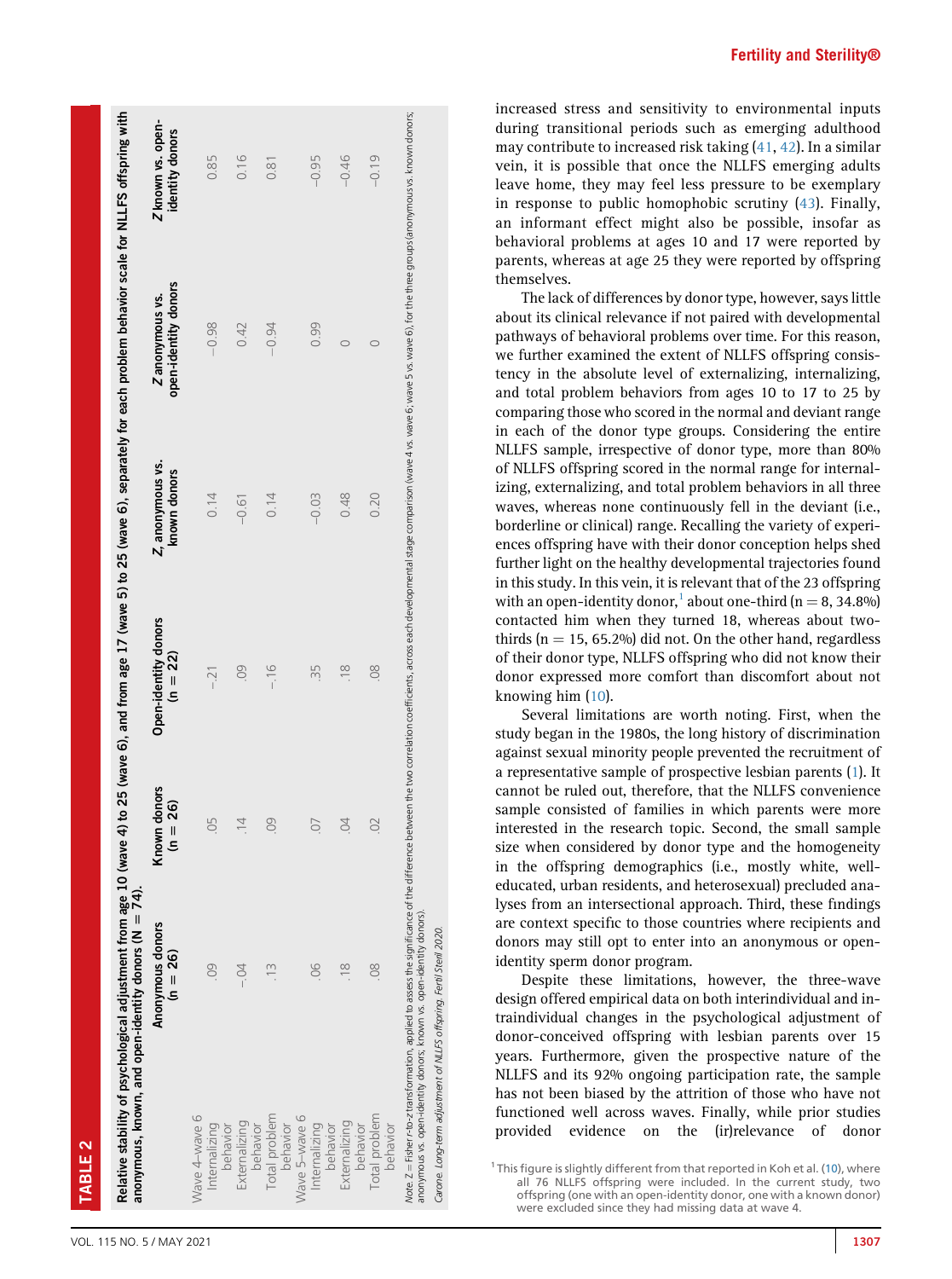# <span id="page-7-0"></span>TABLE 3

| Distribution by longitudinal changes in psychological adjustment by donor type from age 10 (wave 4) to 17 (wave 5) to 25 (wave 6; N = 74). |                          |                               |                           |                                     |                              |  |  |
|--------------------------------------------------------------------------------------------------------------------------------------------|--------------------------|-------------------------------|---------------------------|-------------------------------------|------------------------------|--|--|
|                                                                                                                                            | Total group ( $n = 74$ ) | Anonymous donors ( $n = 26$ ) | Known donors ( $n = 26$ ) | Open-identity donors ( $n =$<br>22) | Fisher's exact test, P value |  |  |
| Internalizing behavior                                                                                                                     |                          |                               |                           |                                     | .634                         |  |  |
| Deviant $W4 \rightarrow$ deviant<br>$W5 \rightarrow$ normal W6                                                                             | 2(2.7)                   | 1(3.8)                        | 1(3.8)                    | $\circledcirc$                      |                              |  |  |
| Deviant W4 $\rightarrow$ normal<br>$W5 \rightarrow$ normal W6                                                                              | 5(6.8)                   | 1(3.8)                        | 1(3.8)                    | 3(13.6)                             |                              |  |  |
| Normal W4 $\rightarrow$ deviant<br>$W5 \rightarrow$ normal W6                                                                              | 2(2.7)                   | $\circ$                       | 1(3.8)                    | 1(4.5)                              |                              |  |  |
| Normal W4 $\rightarrow$ normal W5<br>$\rightarrow$ deviant W6                                                                              | 3(4.1)                   | 2(7.7)                        | $\circ$                   | 1(4.5)                              |                              |  |  |
| Normal W4 $\rightarrow$ normal W5<br>$\rightarrow$ normal W6                                                                               | 62(83.8)                 | 22(84.6)                      | 23(88.5)                  | 17(77.3)                            |                              |  |  |
| Externalizing behavior<br>Deviant $W4 \rightarrow$ normal<br>$W5 \rightarrow$ normal W6                                                    | 7(9.5)                   | 3(11.5)                       | 3(11.5)                   | 1(4.5)                              | .948                         |  |  |
| Normal W4 $\rightarrow$ deviant<br>$W5 \rightarrow$ normal W6                                                                              | 3(4.1)                   | 1(3.8)                        | 1(3.8)                    | 1(4.5)                              |                              |  |  |
| Normal W4 $\rightarrow$ normal W5<br>$\rightarrow$ deviant W6                                                                              | 2(2.7)                   | $\circlearrowright$           | 1(3.8)                    | 1(4.5)                              |                              |  |  |
| Normal W4 $\rightarrow$ normal W5<br>$\rightarrow$ normal W6                                                                               | 62(83.8)                 | 22(84.6)                      | 21(80.8)                  | 19(86.4)                            |                              |  |  |
| Total problem behavior<br>Deviant W4 $\rightarrow$ deviant<br>$W5 \rightarrow$ normal W6                                                   | 2(2.7)                   | 1(3.8)                        | 1(3.8)                    | $\circ$                             | .986                         |  |  |
| Deviant $W4 \rightarrow$ normal<br>$W5 \rightarrow$ normal W6                                                                              | 5(6.8)                   | 1(3.8)                        | 2(7.7)                    | 2(9.1)                              |                              |  |  |
| Deviant W4 $\rightarrow$ normal<br>$W5 \rightarrow$ deviant W6                                                                             | 1(1.4)                   | 1(3.8)                        | $\circ$                   | $\circ$                             |                              |  |  |
| Normal W4 $\rightarrow$ deviant<br>$W5 \rightarrow$ normal W6                                                                              | 2(2.7)                   | 1(3.8)                        | 1(3.8)                    | $\circ$                             |                              |  |  |
| Normal W4 $\rightarrow$ normal W5<br>$\rightarrow$ deviant W6                                                                              | 4(5.4)                   | 1(3.8)                        | 1(3.8)                    | 2(9.1)                              |                              |  |  |
| Normal W4 $\rightarrow$ normal W5<br>$\rightarrow$ normal W6                                                                               | 60(81.1)                 | 21(80.8)                      | 21(80.8)                  | 18(81.8)                            |                              |  |  |

Note. Data are presented as n (%). W = wave. Deviant scores indicate scores greater than or equal to the 93rd percentile (T ≥ 65) in the combined borderline and clinical ranges ([36](#page-9-14), [37](#page-9-15)). Some percentages may not equal 100

Carone. Long-term adjustment of NLLFS offspring. Fertil Steril 2020.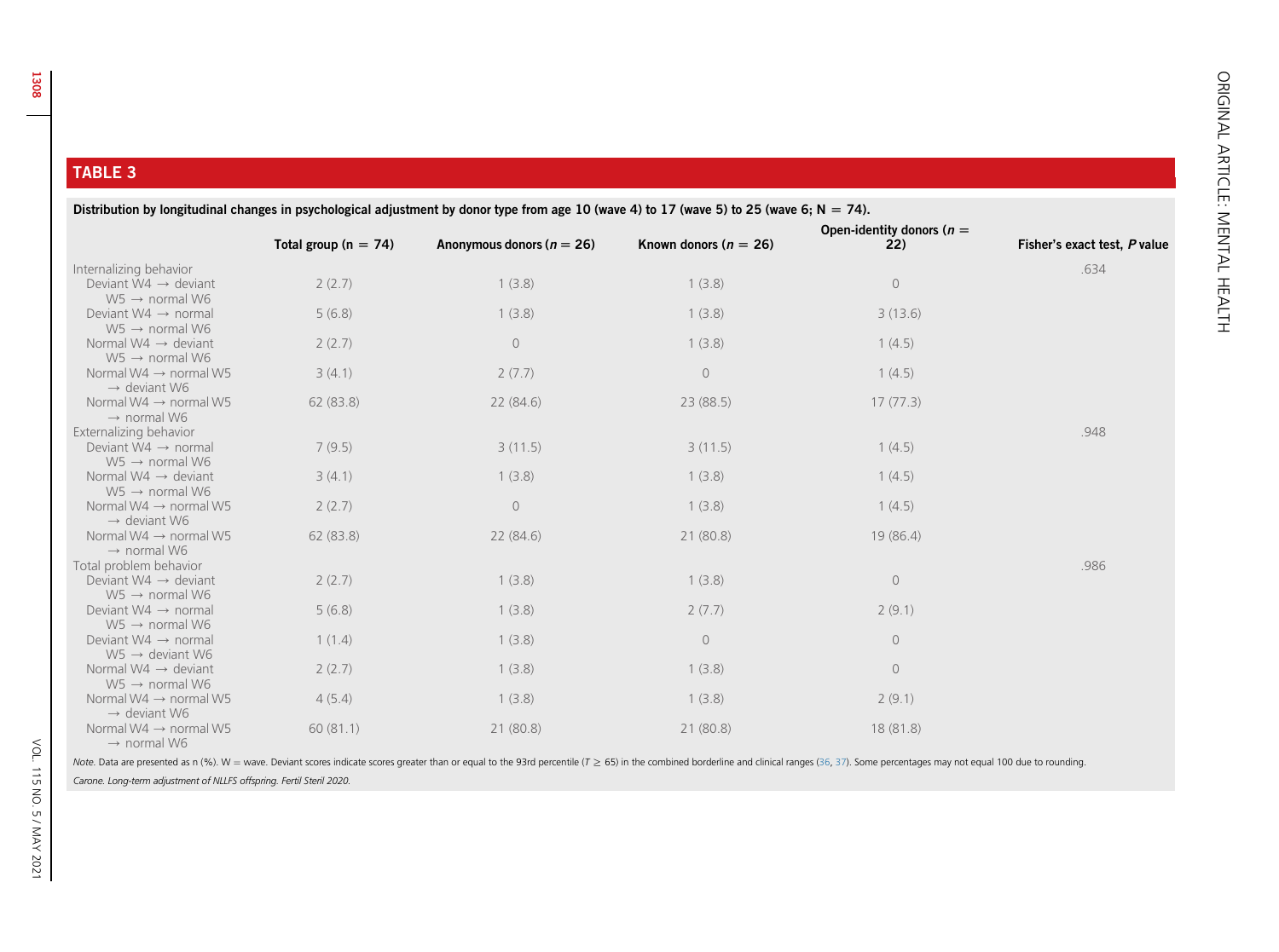type for offspring psychological adjustment until adolescence [\(24](#page-8-18)–26), this study was the first to provide empirical data on emerging adulthood, after NLLFS offspring were allowed to receive identifiable information about their donor for the first time, as desired.

# **Conclusions**

Sperm banks in the United States are still offering both anonymous and open-identity sperm donor programs; an exception is the Sperm Bank of California, which stopped offering donor anonymity in 2016 ([44](#page-9-16)). Additionally, lesbianidentified women are increasingly using DI to have children [\(45](#page-9-17)); thus, some may be concerned about the long-term consequences of choosing an anonymous donor ([46\)](#page-9-18), which was the case for some NLLFS prospective parents when the study began [\(1](#page-8-0)). This issue is particularly relevant for those offering psychological counseling insofar as unmet needs have been found to be associated with mental health difficulties in prospective parents ([47\)](#page-9-19). Likewise, some offspring may voice the need to know their donor's identity, and even contact him, sooner or later in life and feel angry or frustrated if they are not able to do so  $(8, 9, 11, 12, 14)$  $(8, 9, 11, 12, 14)$  $(8, 9, 11, 12, 14)$  $(8, 9, 11, 12, 14)$  $(8, 9, 11, 12, 14)$  $(8, 9, 11, 12, 14)$  $(8, 9, 11, 12, 14)$  $(8, 9, 11, 12, 14)$  $(8, 9, 11, 12, 14)$  $(8, 9, 11, 12, 14)$ . However, in spite of adoption literature suggesting that the impossibility of accessing one own's genetic origins likely results in identity problems and behavioral maladjustment ([4\)](#page-8-3), our findings indicated that the NLLFS offspring have developed healthy adjustment across the age periods of 10, 17, and 25 years, regardless of their donor type. Our findings, therefore, fill a gap in the research literature and provide unique and valuable information for prospective parents, policy makers, reproductive medicine practitioners, and patient organizations that a one-size-fits-all approach based on the assumption that a known or an open-identity donor is preferred over an anonymous donor to increase offspring adjustment [\(3](#page-8-2)) lacks empirical support. These findings are even more relevant at the current time when direct-to-consumer genetic testing and online registries are making donor categories increasingly complicated ([2\)](#page-8-1).

## <span id="page-8-0"></span>**REFERENCES**

- <span id="page-8-1"></span>1. [Gartrell NK, Hamilton J, Banks A, Mosbacher D, Reed N, Sparks CH, et al.](http://refhub.elsevier.com/S0015-0282(20)32754-0/sref1) [The National Lesbian Family Study: 1. Interviews with prospective mothers.](http://refhub.elsevier.com/S0015-0282(20)32754-0/sref1) [Am J Orthopsychiatry 1996;66:272](http://refhub.elsevier.com/S0015-0282(20)32754-0/sref1)–81.
- <span id="page-8-2"></span>2. [Harper JC, Kennett D, Reisel D. The end of donor anonymity: how genetic](http://refhub.elsevier.com/S0015-0282(20)32754-0/sref2) [testing is likely to drive anonymous gamete donation out of business.](http://refhub.elsevier.com/S0015-0282(20)32754-0/sref2) [Hum Reprod 2016;31:1135](http://refhub.elsevier.com/S0015-0282(20)32754-0/sref2)–40.
- <span id="page-8-3"></span>3. [Ravitsky V. Knowing where you come from: the rights of donor-conceived](http://refhub.elsevier.com/S0015-0282(20)32754-0/sref3) [individuals and the meaning of genetic relatedness. Minn J Law Sci Technol](http://refhub.elsevier.com/S0015-0282(20)32754-0/sref3) [2010;11:665](http://refhub.elsevier.com/S0015-0282(20)32754-0/sref3)–84.
- <span id="page-8-4"></span>4. [Farr RH, Grotevant HD. Adoption. In: Fiese BH, editor. APA handbook of](http://refhub.elsevier.com/S0015-0282(20)32754-0/sref4) [contemporary family psychology: Vol. 1. Foundations, methods, and](http://refhub.elsevier.com/S0015-0282(20)32754-0/sref4) [contemporary issues across the lifespan. Washington, D.C.: American Psy](http://refhub.elsevier.com/S0015-0282(20)32754-0/sref4)[chological Association; 2019:725](http://refhub.elsevier.com/S0015-0282(20)32754-0/sref4)–41.
- 5. Shenfi[eld F.](http://refhub.elsevier.com/S0015-0282(20)32754-0/sref5) ''[To know or not to know the identity of one](http://refhub.elsevier.com/S0015-0282(20)32754-0/sref5)'s genetic parent(s): [a question of human rights?](http://refhub.elsevier.com/S0015-0282(20)32754-0/sref5)''[. In: Healy D, Kovacs G, McLachlan R, Rodr](http://refhub.elsevier.com/S0015-0282(20)32754-0/sref5)[guez-Armas O, editors. Reproductive medicine in the twenty-](http://refhub.elsevier.com/S0015-0282(20)32754-0/sref5)first century. [Nashville, TN: Parthenon Publishing Group; 2002.](http://refhub.elsevier.com/S0015-0282(20)32754-0/sref5)
- <span id="page-8-5"></span>6. Kirkman M. Parents' [contributions to the narrative identity of offspring of](http://refhub.elsevier.com/S0015-0282(20)32754-0/sref6) [donor-assisted conception. Soc Sci Med 2003;57:2229](http://refhub.elsevier.com/S0015-0282(20)32754-0/sref6)–42.
- <span id="page-8-6"></span>7. [Scheib JE, Riordan M, Rubin S. Adolescents with open-identity sperm do](http://refhub.elsevier.com/S0015-0282(20)32754-0/sref7)nors: reports from 12–[17 year olds. Hum Reprod 2005;20:239](http://refhub.elsevier.com/S0015-0282(20)32754-0/sref7)–52.
- <span id="page-8-7"></span>8. [Beeson DR, Jennings PK, Kramer W. Offspring searching for their sperm do](http://refhub.elsevier.com/S0015-0282(20)32754-0/sref8)[nors: how family type shapes the process. Hum Reprod 2011;26:2415](http://refhub.elsevier.com/S0015-0282(20)32754-0/sref8)–24.
- <span id="page-8-25"></span>9. [Jadva V, Freeman T, Kramer W, Golombok S. The experiences of adolescents](http://refhub.elsevier.com/S0015-0282(20)32754-0/sref9) [and adults conceived by sperm donation: comparisons by age of disclosure](http://refhub.elsevier.com/S0015-0282(20)32754-0/sref9) [and family type. Hum Reprod 2009;24:1909](http://refhub.elsevier.com/S0015-0282(20)32754-0/sref9)–19.
- <span id="page-8-9"></span>10. [Koh AS, van Beusekom G, Gartrell NK, Bos HMW. Adult offspring of lesbian](http://refhub.elsevier.com/S0015-0282(20)32754-0/sref10) [parents: how do they relate to their sperm donors? Fertil Steril 2020;114:](http://refhub.elsevier.com/S0015-0282(20)32754-0/sref10) [879](http://refhub.elsevier.com/S0015-0282(20)32754-0/sref10)–87.
- <span id="page-8-26"></span>11. [Indekeu A, Hens K. Part of my story. The meaning and experiences of genes](http://refhub.elsevier.com/S0015-0282(20)32754-0/sref11) [and genetics for sperm donor-conceived offspring. New Genet Soc 2019;](http://refhub.elsevier.com/S0015-0282(20)32754-0/sref11) [38:18](http://refhub.elsevier.com/S0015-0282(20)32754-0/sref11)–37.
- <span id="page-8-27"></span>12. [Mahlstedt PP, LaBounty K, Kennedy WT. The views of adult offspring of](http://refhub.elsevier.com/S0015-0282(20)32754-0/sref12) sperm donation: essential feedback for the development of ethical quide[lines within the practice of assisted reproductive technology in the United](http://refhub.elsevier.com/S0015-0282(20)32754-0/sref12) [States. Fertil Steril 2010;93:2236](http://refhub.elsevier.com/S0015-0282(20)32754-0/sref12)–46.
- <span id="page-8-8"></span>13. [Scheib JE, Ruby A, Benward J. Who requests their sperm donor](http://refhub.elsevier.com/S0015-0282(20)32754-0/sref13)'s identity? The fi[rst ten years of information releases to adults with open-identity do](http://refhub.elsevier.com/S0015-0282(20)32754-0/sref13)[nors. Fertil Steril 2017;107:483](http://refhub.elsevier.com/S0015-0282(20)32754-0/sref13)–93.
- <span id="page-8-16"></span>14. [Turner AJ, Coyle A. What does it mean to be a donor offspring? The identity](http://refhub.elsevier.com/S0015-0282(20)32754-0/sref14) [experiences of adults conceived by donor insemination and the implications](http://refhub.elsevier.com/S0015-0282(20)32754-0/sref14) [for counselling and therapy. Hum Reprod 2000;15:2041](http://refhub.elsevier.com/S0015-0282(20)32754-0/sref14)–51.
- <span id="page-8-10"></span>15. [Chabot JM, Ames BD.](http://refhub.elsevier.com/S0015-0282(20)32754-0/sref15) ''It wasn't 'let'[s get pregnant and go do it](http://refhub.elsevier.com/S0015-0282(20)32754-0/sref15)''': Decision[making in lesbian couples planning motherhood via donor insemination.](http://refhub.elsevier.com/S0015-0282(20)32754-0/sref15) [Fam Relat 2004;53:348](http://refhub.elsevier.com/S0015-0282(20)32754-0/sref15)–56.
- <span id="page-8-11"></span>16. [Goldberg AE, Allen KR. Donor, dad, or . . . ? Young adults with lesbian par](http://refhub.elsevier.com/S0015-0282(20)32754-0/sref16)ents' [experiences with known donors. Fam Process 2013;52:338](http://refhub.elsevier.com/S0015-0282(20)32754-0/sref16)–50.
- <span id="page-8-12"></span>17. [Goldberg AE, Allen KR. Lesbian mothers](http://refhub.elsevier.com/S0015-0282(20)32754-0/sref17)' ideas and intentions about male [involvement across the transition to parenthood. J Marriage Fam 2007;69:](http://refhub.elsevier.com/S0015-0282(20)32754-0/sref17) [352](http://refhub.elsevier.com/S0015-0282(20)32754-0/sref17)–65.
- <span id="page-8-13"></span>18. [Nordqvist P. Out of sight, out of mind: family resemblances in lesbian donor](http://refhub.elsevier.com/S0015-0282(20)32754-0/sref18) [insemination. Sociology 2010;44:1128](http://refhub.elsevier.com/S0015-0282(20)32754-0/sref18)–44.
- <span id="page-8-14"></span>19. [Grace VM, Daniels KR, Gillett W. The donor, the father, and the imaginary](http://refhub.elsevier.com/S0015-0282(20)32754-0/sref19) constitution of the family: parents' [constructions in the case of donor insem](http://refhub.elsevier.com/S0015-0282(20)32754-0/sref19)[ination. Soc Sci Med 2008;66:301](http://refhub.elsevier.com/S0015-0282(20)32754-0/sref19)–14.
- 20. [Lingiardi V, Carone N, Morelli M, Baiocco R.](http://refhub.elsevier.com/S0015-0282(20)32754-0/sref20) "It's a bit too much fathering [this seed](http://refhub.elsevier.com/S0015-0282(20)32754-0/sref20)''[: the meaning-making of the sperm donor in Italian lesbian mother](http://refhub.elsevier.com/S0015-0282(20)32754-0/sref20) [families. Reprod BioMed Online 2016;33:412](http://refhub.elsevier.com/S0015-0282(20)32754-0/sref20)–24.
- 21. [Wyverkens E, Provoost V, Ravelingien A, De Sutter P, Pennings G, Buysse A.](http://refhub.elsevier.com/S0015-0282(20)32754-0/sref21) [Beyond sperm cells: a qualitative study on constructed meanings of the](http://refhub.elsevier.com/S0015-0282(20)32754-0/sref21) [sperm donor in lesbian families. Hum Reprod 2014;29:1248](http://refhub.elsevier.com/S0015-0282(20)32754-0/sref21)–54.
- <span id="page-8-15"></span>22. [Nordqvist P.](http://refhub.elsevier.com/S0015-0282(20)32754-0/sref22) "[Dealing with sperm](http://refhub.elsevier.com/S0015-0282(20)32754-0/sref22)"[: comparing lesbians](http://refhub.elsevier.com/S0015-0282(20)32754-0/sref22)' clinical and non[clinical donor conception processes. Sociol Health Illn 2011;33:114](http://refhub.elsevier.com/S0015-0282(20)32754-0/sref22)–29.
- <span id="page-8-17"></span>23. [Van den Broeck U, Vandermeeren M, Vanderschueren D, Enzlin P,](http://refhub.elsevier.com/S0015-0282(20)32754-0/sref23) Demyttenaere K, D'[Hooghe T. A systematic review of sperm donors: demo](http://refhub.elsevier.com/S0015-0282(20)32754-0/sref23)[graphic characteristics, attitudes, motives and experiences of the process of](http://refhub.elsevier.com/S0015-0282(20)32754-0/sref23) [sperm donation. Hum Reprod Update 2013;19:37](http://refhub.elsevier.com/S0015-0282(20)32754-0/sref23)–51.
- <span id="page-8-18"></span>24. [Bos HMW, Gartrell NK. Adolescents of the US National Longitudinal Lesbian](http://refhub.elsevier.com/S0015-0282(20)32754-0/sref24) [Family Study: the impact of having a known or an unknown donor on the](http://refhub.elsevier.com/S0015-0282(20)32754-0/sref24) [stability of psychological adjustment. Hum Reprod 2011;26:630](http://refhub.elsevier.com/S0015-0282(20)32754-0/sref24)–7.
- <span id="page-8-19"></span>25. [Bos HMW, Hakvoort EM. Child adjustment and parenting in planned lesbian](http://refhub.elsevier.com/S0015-0282(20)32754-0/sref25) [families with known and as-yet unknown donors. J Psychosom Obstet Gy](http://refhub.elsevier.com/S0015-0282(20)32754-0/sref25)[naecol 2007;28:121](http://refhub.elsevier.com/S0015-0282(20)32754-0/sref25)–9.
- <span id="page-8-20"></span>26. [Vanfraussen K, Ponjaert-Kristofferson I, Brewaeys A. Why do children want](http://refhub.elsevier.com/S0015-0282(20)32754-0/sref26) [to know more about the donor? The experience of youngsters raised in](http://refhub.elsevier.com/S0015-0282(20)32754-0/sref26) [lesbian families. J Psychosom Obstet Gynecol 2003;24:31](http://refhub.elsevier.com/S0015-0282(20)32754-0/sref26)–8.
- <span id="page-8-21"></span>27. [Golombok S. Modern families: parents and children in new family forms.](http://refhub.elsevier.com/S0015-0282(20)32754-0/sref27) [Cambridge: Cambridge University Press; 2015](http://refhub.elsevier.com/S0015-0282(20)32754-0/sref27).
- <span id="page-8-22"></span>28. [Gartrell NK, Rodas C, Deck A, Peyser H, Banks A. The National Lesbian Family](http://refhub.elsevier.com/S0015-0282(20)32754-0/sref28) [Study: 4. Interviews with the 10-year-old children. Am J Orthopsychiatry](http://refhub.elsevier.com/S0015-0282(20)32754-0/sref28) [2005;75:518](http://refhub.elsevier.com/S0015-0282(20)32754-0/sref28)–24.
- <span id="page-8-23"></span>29. [Slutsky J, Jadva V, Freeman T, Persaud S, Steele M, Steele H, et al. Integrating](http://refhub.elsevier.com/S0015-0282(20)32754-0/sref29) [donor conception into identity development: adolescents in fatherless fam](http://refhub.elsevier.com/S0015-0282(20)32754-0/sref29)[ilies. Fertil Steril 2016;106:202](http://refhub.elsevier.com/S0015-0282(20)32754-0/sref29)–8.
- <span id="page-8-24"></span>30. [Gartrell NK, Bos HMW, Koh AS. National Longitudinal Lesbian Family](http://refhub.elsevier.com/S0015-0282(20)32754-0/sref30) Study—[Mental health of adult offspring. N Engl J Med 2018;379:297](http://refhub.elsevier.com/S0015-0282(20)32754-0/sref30)–9.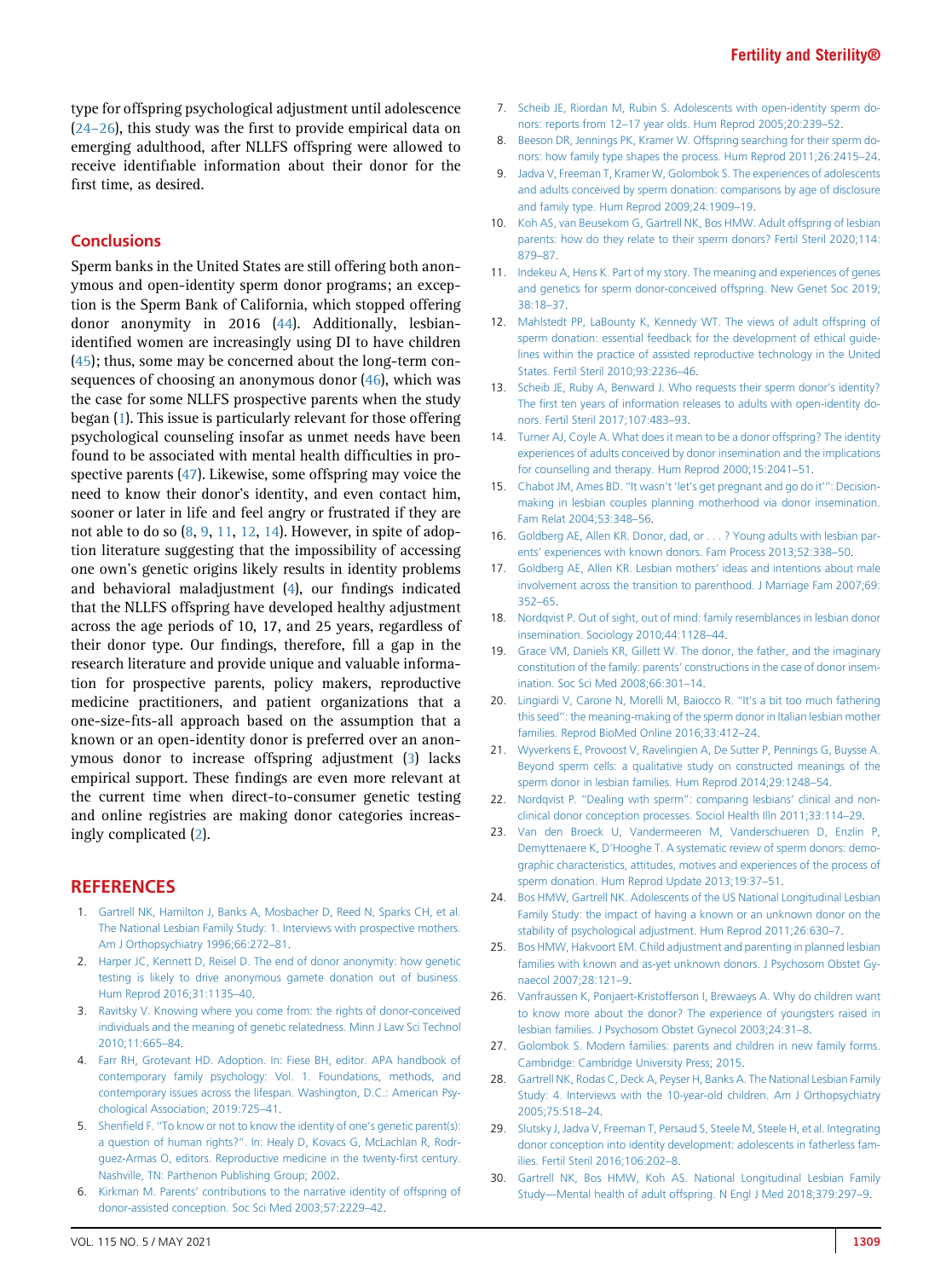- <span id="page-9-0"></span>31. [Arnett JJ. Emerging adulthood: what is it, and what is it good for? Child Dev](http://refhub.elsevier.com/S0015-0282(20)32754-0/sref31) [Perspec 2007;1:68](http://refhub.elsevier.com/S0015-0282(20)32754-0/sref31)–73.
- <span id="page-9-1"></span>32. [Reitz E, Dekovi](http://refhub.elsevier.com/S0015-0282(20)32754-0/sref32)ć [M, Meijer AM. The structure and stability of externalizing](http://refhub.elsevier.com/S0015-0282(20)32754-0/sref32) [and internalizing problem behavior during early adolescence. J Adolesc](http://refhub.elsevier.com/S0015-0282(20)32754-0/sref32) [2005;34:577](http://refhub.elsevier.com/S0015-0282(20)32754-0/sref32)–88.
- <span id="page-9-2"></span>33. Gartrell NK. Overview of the 35-year U.S. National Longitudinal Lesbian Family Study and its 92% retention rate. J GLBT Fam Stud 2020; [https://](https://doi.org/10.1080/1550428X.2020.1861573) [doi.org/10.1080/1550428X.2020.1861573.](https://doi.org/10.1080/1550428X.2020.1861573)
- <span id="page-9-3"></span>34. [Bos HMW, Gartrell NK, Peyser H, van Balen F. The USA National Longitudinal](http://refhub.elsevier.com/S0015-0282(20)32754-0/sref34) [Lesbian Family Study \(NLLFS\): homophobia, psychological adjustment, and](http://refhub.elsevier.com/S0015-0282(20)32754-0/sref34) [protective factors. J Lesb Stud 2008;12:455](http://refhub.elsevier.com/S0015-0282(20)32754-0/sref34)–71.
- <span id="page-9-4"></span>35. Gartrell NK, Bos HMW. US National Longitudinal Lesbian Family Study: psycho[logical adjustment of 17-year-old adolescents. Pediatrics 2010;126:28](http://refhub.elsevier.com/S0015-0282(20)32754-0/sref35)–36.
- <span id="page-9-5"></span>36. [Achenbach TM, Rescorla LA. Manual for ASEBA School-Age Forms and Pro](http://refhub.elsevier.com/S0015-0282(20)32754-0/sref36)fi[les. Burlington: University of Vermont, Research Center for Children,](http://refhub.elsevier.com/S0015-0282(20)32754-0/sref36) [Youth, and Families; 2001.](http://refhub.elsevier.com/S0015-0282(20)32754-0/sref36)
- <span id="page-9-6"></span>37. [Achenbach TM, Rescorla LA. Manual for the ASEBA Adult Form and Pro](http://refhub.elsevier.com/S0015-0282(20)32754-0/sref37)files. [Burlington: University of Vermont, Research Center for Children, Youth, and](http://refhub.elsevier.com/S0015-0282(20)32754-0/sref37) [Families; 2003.](http://refhub.elsevier.com/S0015-0282(20)32754-0/sref37)
- <span id="page-9-7"></span>38. [R Development Core Team. R: a language and environment for statistical](http://refhub.elsevier.com/S0015-0282(20)32754-0/sref38) [computing. Vienna, Austria: R Foundation for Statistical Computing; 2019](http://refhub.elsevier.com/S0015-0282(20)32754-0/sref38).
- <span id="page-9-8"></span>39. [Cohen J. Statistical power analysis for the behavioural sciences. New York:](http://refhub.elsevier.com/S0015-0282(20)32754-0/sref39) [Academic Press; 1977](http://refhub.elsevier.com/S0015-0282(20)32754-0/sref39).
- <span id="page-9-15"></span><span id="page-9-14"></span><span id="page-9-10"></span>40. [Koh AS, Bos HMW, Gartrell NK. Predictors of mental health in emerging](http://refhub.elsevier.com/S0015-0282(20)32754-0/sref40) [adult offspring of lesbian-parent families. J Lesbian Stud 2019;23:257](http://refhub.elsevier.com/S0015-0282(20)32754-0/sref40)–78.
- <span id="page-9-11"></span>41. [Arnett JJ, Zukauskiene R, Sugimura K. The new life stage of emerging adult](http://refhub.elsevier.com/S0015-0282(20)32754-0/sref41)hood at ages 18–[29 years: implications for mental health. Lancet Psychiat](http://refhub.elsevier.com/S0015-0282(20)32754-0/sref41) [2014;1:569](http://refhub.elsevier.com/S0015-0282(20)32754-0/sref41)–76.
- <span id="page-9-12"></span>42. [Mulye TP, Park MJ, Nelson CD, Adams SH, Irwin CE, Brindis CD. Trends in](http://refhub.elsevier.com/S0015-0282(20)32754-0/sref42) [adolescent and young adult health in the United States. J Adolesc Health](http://refhub.elsevier.com/S0015-0282(20)32754-0/sref42) [2009;45:8](http://refhub.elsevier.com/S0015-0282(20)32754-0/sref42)–24.
- <span id="page-9-13"></span>43. [Garner A. Families like mine: children of gay parents tell it like it is. New York:](http://refhub.elsevier.com/S0015-0282(20)32754-0/sref43) [Harper Collins; 2005](http://refhub.elsevier.com/S0015-0282(20)32754-0/sref43).
- <span id="page-9-16"></span>44. The Sperm Bank of California, Identity-Release Program. Available at: [https://](https://www.thespermbankofca.org/content/identity-release-program) [www.thespermbankofca.org/content/identity-release-program](https://www.thespermbankofca.org/content/identity-release-program). Accessed December 7, 2020.
- <span id="page-9-17"></span>45. [Arocho R, Lozano EB, Halpern CT. Estimates of donated sperm use in the](http://refhub.elsevier.com/S0015-0282(20)32754-0/sref45) [United States: National Survey of Family Growth 1995](http://refhub.elsevier.com/S0015-0282(20)32754-0/sref45)–2017. Fertil Steril [2019;112:718](http://refhub.elsevier.com/S0015-0282(20)32754-0/sref45)–23.
- <span id="page-9-18"></span>46. [Van Parys H, Wyverkens E, Provoost V, De Sutter P, Pennings G, Buysse A.](http://refhub.elsevier.com/S0015-0282(20)32754-0/sref46) [Family communication about donor conception: a qualitative study with](http://refhub.elsevier.com/S0015-0282(20)32754-0/sref46) [lesbian parents. Fam Process 2016;55:139](http://refhub.elsevier.com/S0015-0282(20)32754-0/sref46)–54.
- <span id="page-9-19"></span><span id="page-9-9"></span>47. [Schrijvers AM, van Rooij FB, de Reus E, Schoonenberg M, van der Veen F,](http://refhub.elsevier.com/S0015-0282(20)32754-0/sref47) [Visser M, et al. Psychosocial counselling in donor sperm treatment: unmet](http://refhub.elsevier.com/S0015-0282(20)32754-0/sref47) [needs and mental health among heterosexual, lesbian and single women.](http://refhub.elsevier.com/S0015-0282(20)32754-0/sref47) [Reprod BioMed Online 2020;41:885](http://refhub.elsevier.com/S0015-0282(20)32754-0/sref47)–91.